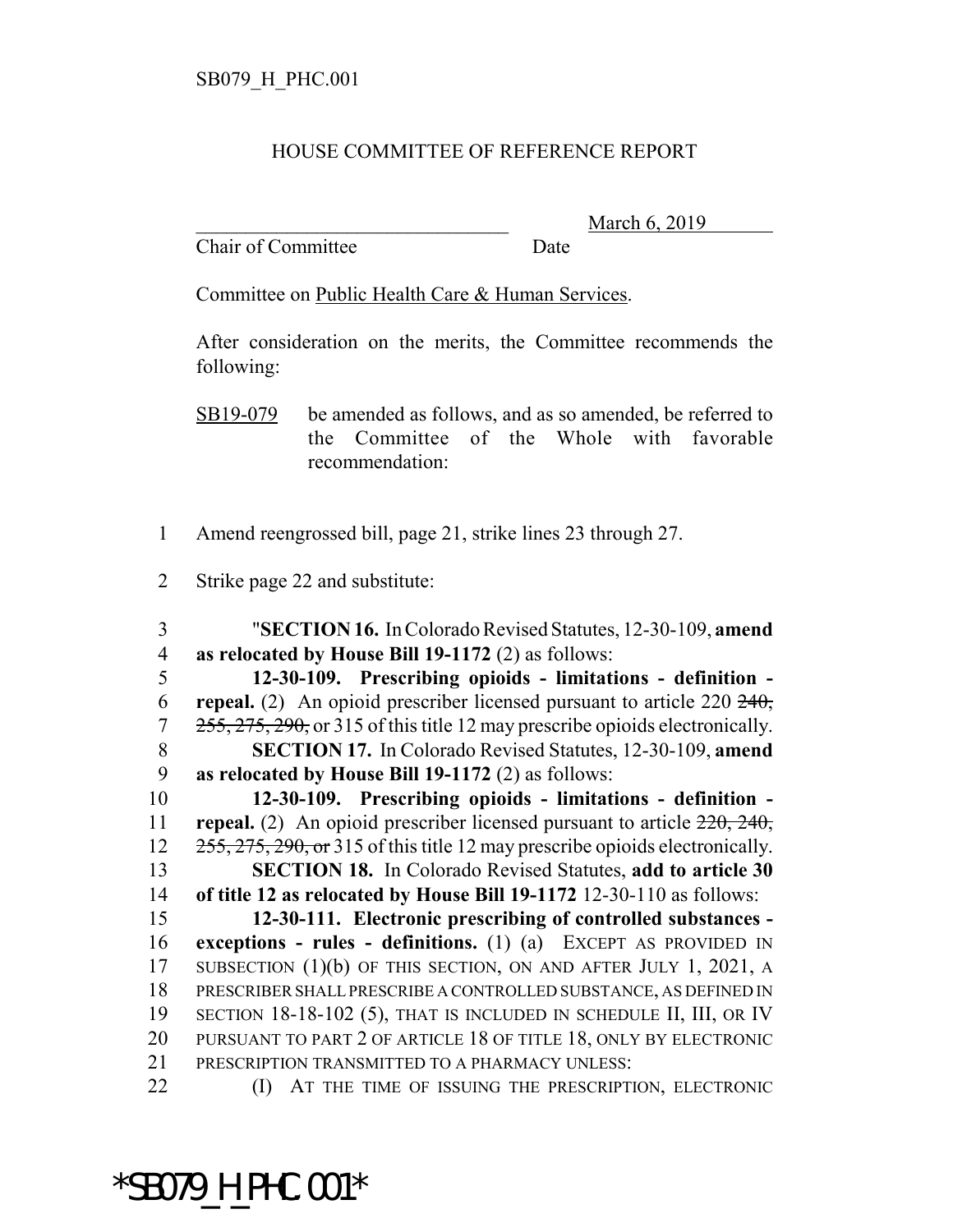PRESCRIBING IS NOT AVAILABLE DUE TO TECHNOLOGICAL OR ELECTRICAL FAILURE; (II) THE PRESCRIPTION IS TO BE DISPENSED AT A PHARMACY THAT IS LOCATED OUTSIDE OF THIS STATE; (III) THE PRESCRIBER IS DISPENSING THE CONTROLLED SUBSTANCE TO THE PATIENT; (IV) THE PRESCRIPTION INCLUDES ELEMENTS THAT ARE NOT SUPPORTED BY THE MOST RECENT VERSION OF THE NATIONAL COUNCIL FOR PRESCRIPTION DRUG PROGRAMS SCRIPT STANDARD AND 21 CFR 1311; (V) THE FEDERAL FOOD AND DRUG ADMINISTRATION OR DRUG ENFORCEMENT ADMINISTRATION REQUIRES THE PRESCRIPTION FOR THE PARTICULAR CONTROLLED SUBSTANCE TO CONTAIN ELEMENTS THAT CANNOT BE SATISFIED WITH ELECTRONIC PRESCRIBING; (VI) THE PRESCRIPTION IS NOT SPECIFIC TO A PATIENT AND ALLOWS DISPENSING OF THE PRESCRIBED CONTROLLED SUBSTANCE: (A) PURSUANT TO A STANDING ORDER, APPROVED PROTOCOL OF DRUG THERAPY, OR COLLABORATIVE DRUG MANAGEMENT OR COMPREHENSIVE MEDICATION MANAGEMENT PLAN; **(B)** IN RESPONSE TO A PUBLIC HEALTH EMERGENCY; OR (C) UNDER OTHER CIRCUMSTANCES THAT PERMIT THE PRESCRIBER 22 TO ISSUE A PRESCRIPTION THAT IS NOT PATIENT-SPECIFIC; (VII) THE PRESCRIPTION IS FOR A CONTROLLED SUBSTANCE UNDER 24 A RESEARCH PROTOCOL; (VIII) THE PRESCRIBER WRITES TWENTY-FOUR OR FEWER PRESCRIPTIONS FOR CONTROLLED SUBSTANCES PER YEAR; 27 (IX) THE PRESCRIBER IS PRESCRIBING A CONTROLLED SUBSTANCE TO BE ADMINISTERED TO A PATIENT IN A HOSPITAL, NURSING CARE FACILITY, HOSPICE CARE FACILITY, DIALYSIS TREATMENT CLINIC, OR ASSISTED LIVING RESIDENCE OR TO A PERSON WHO IS IN THE CUSTODY OF THE DEPARTMENT OF CORRECTIONS; (X) THE PRESCRIBER REASONABLY DETERMINES THAT THE PATIENT WOULD BE UNABLE TO OBTAIN CONTROLLED SUBSTANCES PRESCRIBED ELECTRONICALLY IN A TIMELY MANNER AND THAT THE DELAY WOULD ADVERSELY AFFECT THE PATIENT'S MEDICAL CONDITION; OR (XI) THE PRESCRIBER DEMONSTRATES ECONOMIC HARDSHIP IN ACCORDANCE WITH RULES ADOPTED BY THE REGULATOR PURSUANT TO SUBSECTION (2)(b) OF THIS SECTION. (b) A PRESCRIBER WHO IS A LICENSED DENTIST OR WHO IS PRACTICING IN A RURAL AREA OF THE STATE OR IN A PRACTICE CONSISTING OF ONLY ONE PRESCRIBER SHALL COMPLY WITH THIS SUBSECTION (1) ON

 $*$ SB079 H PHC.001 $*$  -2-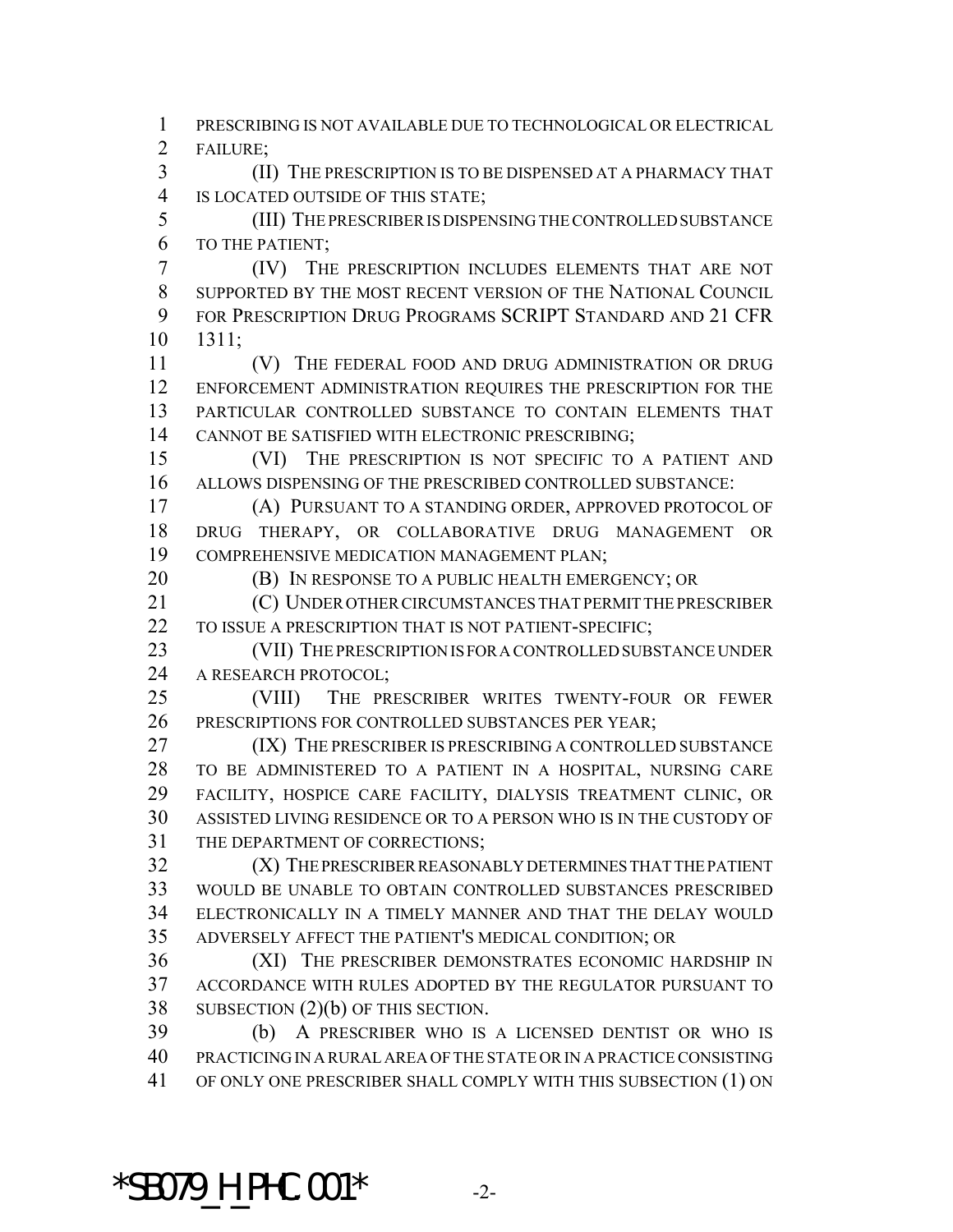AND AFTER JULY 1, 2023. (2) THE REGULATOR FOR EACH PRESCRIBER SUBJECT TO THIS SECTION SHALL ADOPT RULES: (a) DEFINING WHAT CONSTITUTES A TEMPORARY TECHNOLOGICAL 5 OR ELECTRICAL FAILURE FOR PURPOSES OF SUBSECTION  $(1)(a)(I)$  OF THIS SECTION; AND (b) DEFINING ECONOMIC HARDSHIP FOR PURPOSES OF SUBSECTION 8 (1)(a)(XI) OF THIS SECTION AND ESTABLISHING: (I) THE PROCESS FOR A PRESCRIBER TO DEMONSTRATE ECONOMIC HARDSHIP, INCLUDING THE INFORMATION REQUIRED TO BE SUBMITTED TO ALLOW THE REGULATOR TO MAKE A DETERMINATION; (II) THE PERIOD DURING WHICH THE ECONOMIC HARDSHIP EXCEPTION IS EFFECTIVE, WHICH PERIOD MUST NOT EXCEED ONE YEAR, AND (III) A PROCESS FOR A PRESCRIBER TO APPLY TO RENEW AN ECONOMIC HARDSHIP EXCEPTION, INCLUDING THE INFORMATION REQUIRED TO BE SUBMITTED THAT DEMONSTRATES THE PRESCRIBER'S CONTINUING 18 NEED FOR THE EXCEPTION. (3) (a) THIS SECTION DOES NOT: **(I) CREATE A PRIVATE RIGHT OF ACTION; (II) SERVE AS THE BASIS OF A CAUSE OF ACTION; OR (III) ESTABLISH A STANDARD OF CARE.**  (b) A VIOLATION OF THIS SECTION DOES NOT CONSTITUTE NEGLIGENCE PER SE OR CONTRIBUTORY NEGLIGENCE PER SE. (4) AS USED IN THIS SECTION: (a) "PRESCRIBER" MEANS: (I) A DENTIST LICENSED PURSUANT TO ARTICLE 220 OF THIS TITLE 12; (II) A PHYSICIAN OR PHYSICIAN ASSISTANT LICENSED PURSUANT TO ARTICLE 240 OF THIS TITLE 12; (III) AN ADVANCED PRACTICE NURSE WITH PRESCRIPTIVE AUTHORITY PURSUANT TO SECTION 12-255-112; (IV) AN OPTOMETRIST LICENSED PURSUANT TO ARTICLE 275 OF THIS TITLE 12; OR (V) A PODIATRIST LICENSED PURSUANT TO ARTICLE 290 OF THIS TITLE 12. (b) "RURAL AREA" MEANS A COUNTY LOCATED IN A NONMETROPOLITAN AREA IN THE STATE THAT EITHER: (I) HAS NO MUNICIPALITY WITHIN ITS TERRITORIAL BOUNDARIES WITH FIFTY THOUSAND OR MORE PERMANENT RESIDENTS BASED UPON THE MOST RECENT POPULATION ESTIMATES PUBLISHED BY THE UNITED STATES

 $*$ SB079 H PHC.001 $*$  -3-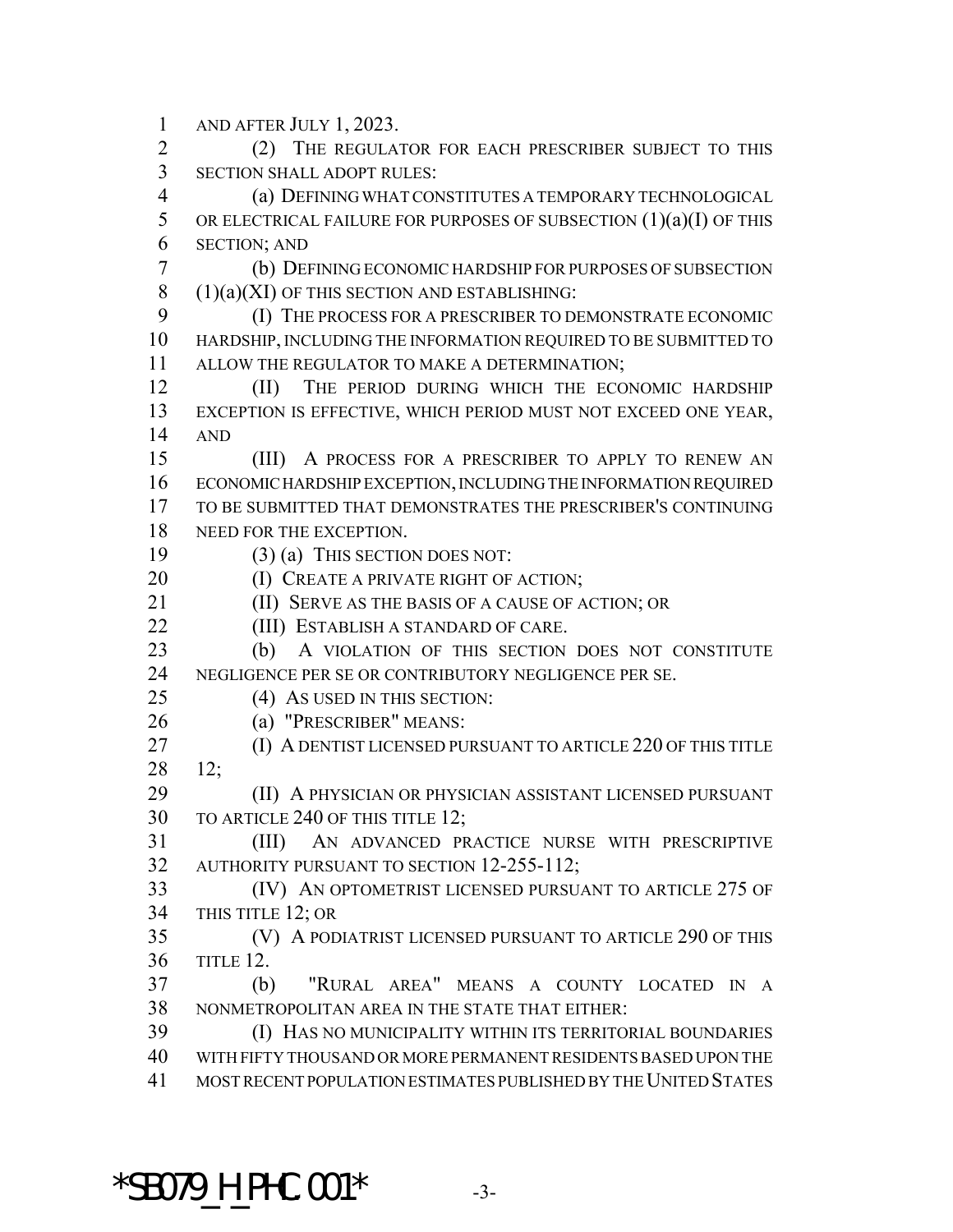CENSUS BUREAU; OR

 (II) SATISFIES ALTERNATE CRITERIA FOR THE DESIGNATION OF A RURAL AREA AS MAY BE PROMULGATED BY THE FEDERAL OFFICE OF MANAGEMENT AND BUDGET.

 **SECTION 19.** In Colorado Revised Statutes, **amend as relocated by House Bill 19-1172** 12-220-119 as follows:

 **12-220-119. Renewal of dental and dental hygienist licenses - fees - questionnaire.** (1) Licenses issued pursuant to this article 220 are subject to the renewal, expiration, reinstatement, and delinquency fee provisions specified in section 12-20-202 (1) and (2). Any person whose license expires is subject to the penalties provided in this article 220 or section 12-20-202 (1).

 (2) ON AND AFTER JULY 1, 2023, THE BOARD SHALL REQUIRE A DENTIST WHO APPLIES FOR LICENSE RENEWAL TO COMPLETE A QUESTIONNAIRE THAT REQUIRES THE DENTIST TO INDICATE WHETHER THE DENTIST HAS COMPLIED WITH SECTION 12-30-111. THE FAILURE OF AN APPLICANT TO ANSWER THE QUESTIONNAIRE ACCURATELY CONSTITUTES GROUNDS FOR DISCIPLINE PURSUANT TO SECTION 12-220-130.

 **SECTION 20.** In Colorado Revised Statutes, 12-220-130, **amend as relocated by House Bill 19-1172** (1)(nn) and (1)(oo); and **add** (1)(pp) 21 as follows:

 **12-220-130. Grounds for disciplinary action - definition.** (1) The board may take disciplinary action against an applicant or licensee in accordance with sections 12-20-404 and 12-220-131 for any of the following causes:

 (nn) Failing to comply with section 12-220-128 regarding the 27 placement of interim therapeutic restorations;  $\sigma$ 

 (oo) Failing to comply with section 12-220-129 regarding the application of silver diamine fluoride; OR

 (pp) FAILING TO ACCURATELY COMPLETE AND SUBMIT THE QUESTIONNAIRE REQUIRED BY SECTION 12-220-119 (2).

 **SECTION 21.** In Colorado Revised Statutes, 12-240-130, **amend as relocated by House Bill 19-1172** (2) as follows:

 **12-240-130. Procedure - registration - fees.** (2) The board shall design a questionnaire to accompany the renewal form for the purpose of determining whether a licensee has acted in violation of this article 240 or been disciplined for any action that might be considered a violation of this article 240 or might make the licensee unfit to practice medicine with reasonable care and safety. THE BOARD SHALL INCLUDE ON THE QUESTIONNAIRE A QUESTION REGARDING WHETHER THE LICENSEE HAS COMPLIED WITH SECTION 12-30-111. If an applicant fails to answer the

 $*$ SB079 H PHC.001 $*$  -4-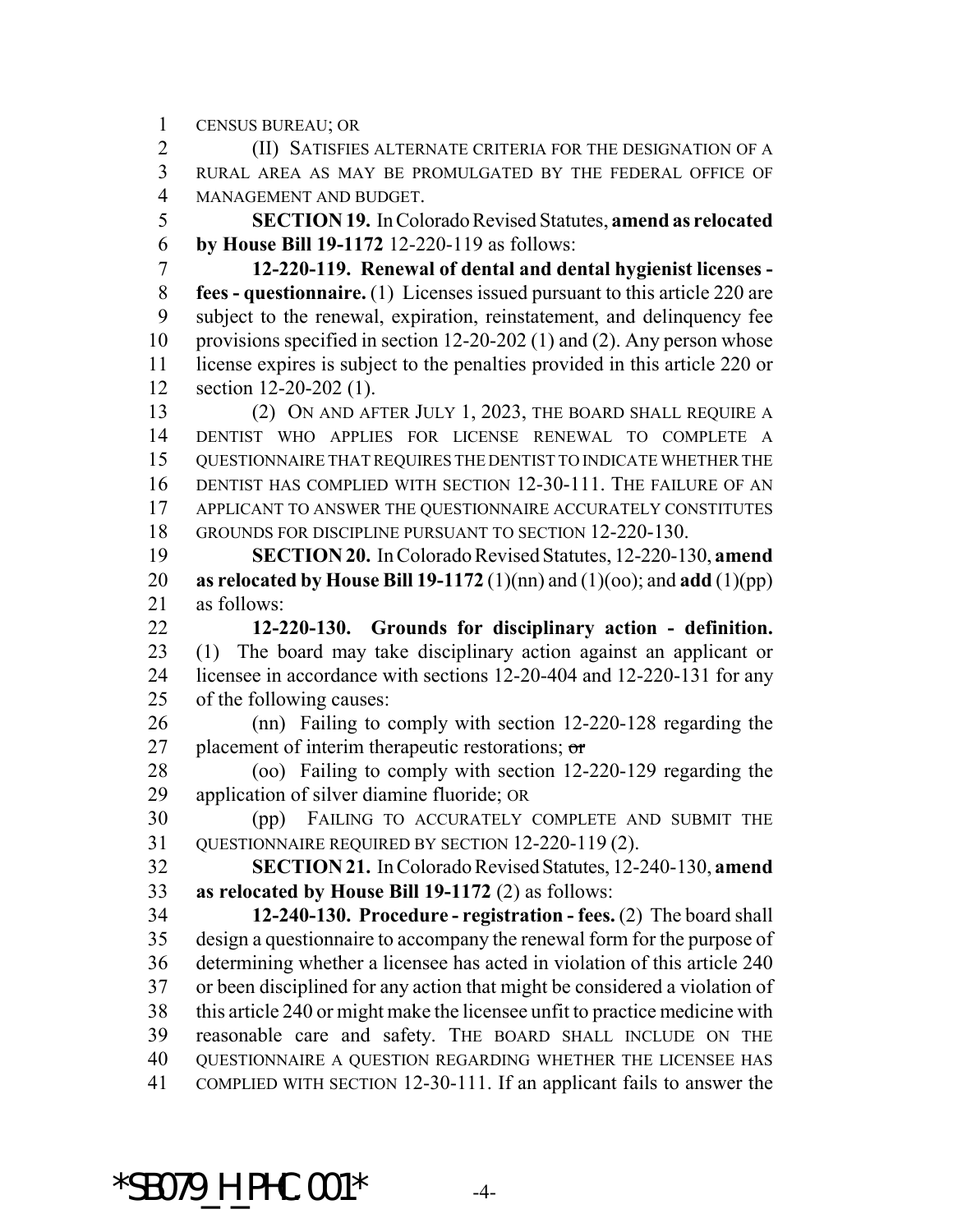questionnaire accurately, the failure shall constitute CONSTITUTES unprofessional conduct under section 12-240-121 (1)(t).

 **SECTION 22.** In Colorado Revised Statutes, 12-255-110, **amend as relocated by House Bill 19-1172** (3) as follows:

 **12-255-110. Requirements for professional nurse licensure.** (3) The board shall design a questionnaire to be sent to all licensees who apply for license renewal. Each applicant for license renewal shall complete the board-designed questionnaire. The purpose of the questionnaire is to determine whether a licensee has acted in violation of this article 255 or been disciplined for any action that might be considered a violation of this article 255 or might make the licensee unfit to practice nursing with reasonable care and safety. THE BOARD SHALL INCLUDE ON THE QUESTIONNAIRE A QUESTION REGARDING WHETHER THE LICENSEE HAS COMPLIED WITH SECTION 12-30-111. If an applicant fails to answer the 15 questionnaire accurately, the failure shall constitute CONSTITUTES grounds 16 for discipline under section 12-255-120 (1)(v). The board may include the cost of developing and reviewing the questionnaire in the fee paid under subsection (1)(d) of this section. The board may refuse an application for license renewal that does not accompany an accurately completed questionnaire.

 **SECTION 23.** In Colorado Revised Statutes, 12-275-115, **amend as relocated by House Bill 19-1172** (2) as follows:

 **12-275-115. License renewal - questionnaire - continuing education.** (2) The board shall establish a questionnaire to accompany 25 the renewal form. The BOARD SHALL DESIGN THE questionnaire shall be 26 designed to determine if the licensee has acted in violation of or has been disciplined for actions that might be considered as violations of this article 275 or that might make the licensee unfit to practice optometry with reasonable care and safety. THE BOARD SHALL INCLUDE ON THE QUESTIONNAIRE A QUESTION REGARDING WHETHER THE LICENSEE HAS COMPLIED WITH SECTION 12-30-111. Failure of the applicant to answer the 32 questionnaire accurately shall be considered CONSTITUTES unprofessional conduct as specified in section 12-275-120.

 **SECTION 24.** In Colorado Revised Statutes, 12-280-123, **amend as relocated by House Bill 19-1172** (1) as follows:

 **12-280-123. Prescription required - exception - dispensing opiate antagonists.** (1) (a) Except as provided in section 18-18-414 and subsections (2) and (3) of this section, an order is required prior to dispensing any prescription drug. Orders shall be readily retrievable within the appropriate statute of limitations.

(b) A PHARMACIST WHO RECEIVES AN ORDER FOR A CONTROLLED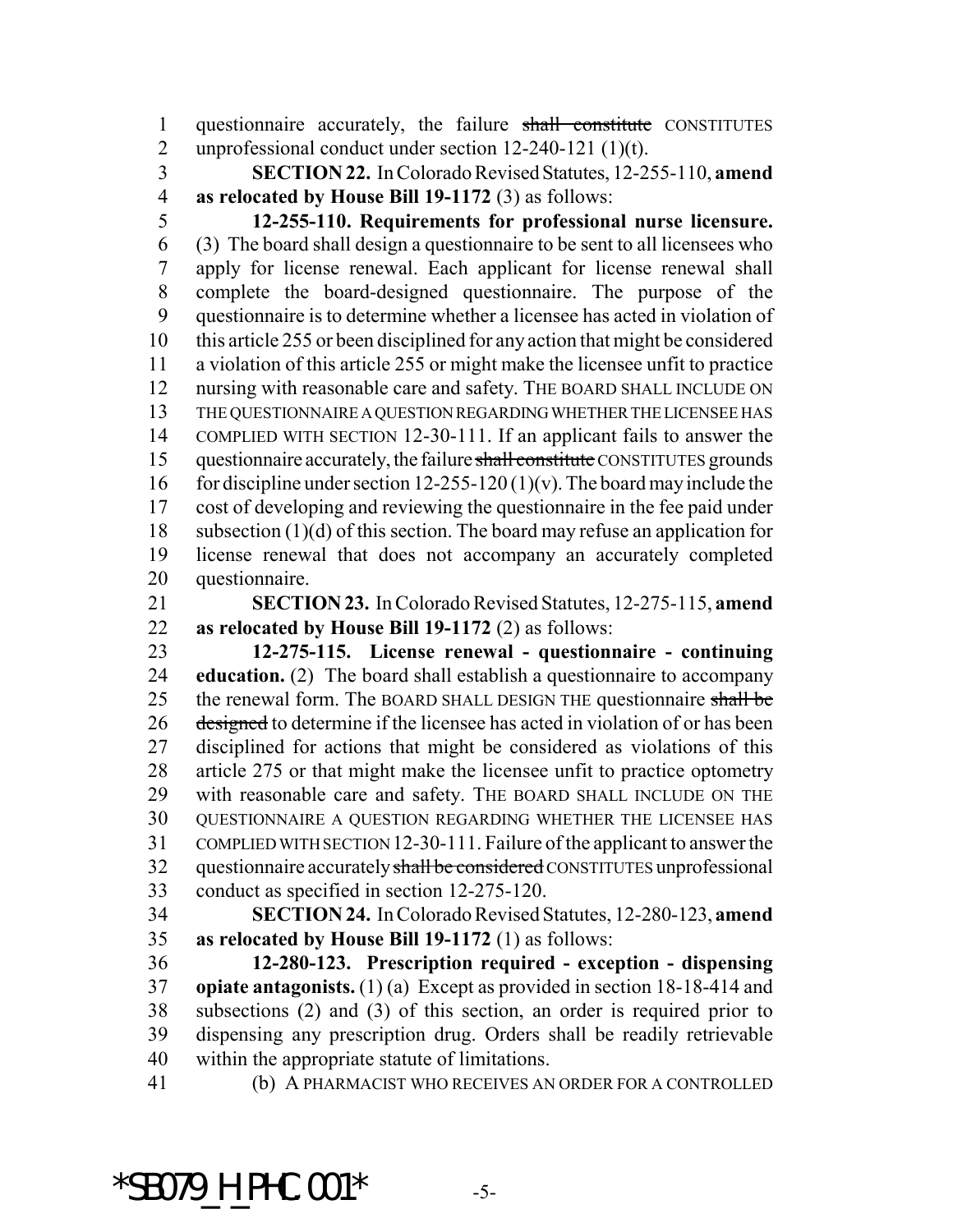SUBSTANCE THAT IS INCLUDED IN SCHEDULE II, III, OR IV FROM A PODIATRIST, DENTIST, PHYSICIAN, PHYSICIAN ASSISTANT, ADVANCED PRACTICE NURSE, OR OPTOMETRIST, WHICH ORDER IS NOT TRANSMITTED ELECTRONICALLY TO THE PHARMACIST, IS NOT REQUIRED TO VERIFY THE APPLICABILITY OF AN EXCEPTION TO ELECTRONIC PRESCRIBING OF CONTROLLED SUBSTANCES UNDER SECTION 12-30-111 AND MAY DISPENSE THE CONTROLLED SUBSTANCE PURSUANT TO A WRITTEN, ORAL, OR FACSIMILE-TRANSMITTED ORDER THAT IS OTHERWISE VALID AND CONSISTENT WITH THE REQUIREMENTS OF CURRENT LAW.

 **SECTION 25.** In Colorado Revised Statutes, 12-290-119, **amend as relocated by House Bill 19-1172** (2) as follows:

 **12-290-119. Renewal of license - continuing education - professional development program - rules - renewal questionnaire.** (2) The board shall establish a questionnaire to accompany the renewal 15 form. The BOARD SHALL DESIGN THE questionnaire shall be designed to determine if the licensee has acted in violation of, or has been disciplined for actions that might be construed as violations of, this article 290 or that may make the licensee unfit to practice podiatry with reasonable care and safety. THE BOARD SHALL INCLUDE ON THE QUESTIONNAIRE A QUESTION REGARDING WHETHER THE LICENSEE HAS COMPLIED WITH SECTION 12-30-111. The failure of an applicant to answer the questionnaire 22 accurately shall constitute CONSTITUTES unprofessional conduct pursuant to section 12-290-108.

 **SECTION 26. Act subject to petition - effective date.** (1) Except as otherwise provided in subsection (2) of this section, this act takes effect at 12:01 a.m. on the day following the expiration of the ninety-day period after final adjournment of the general assembly (August 2, 2019, if adjournment sine die is on May 3, 2019); except that, if a referendum petition is filed pursuant to section 1 (3) of article V of the state constitution against this act or an item, section, or part of this act within such period, then the act, item, section, or part will not take effect unless approved by the people at the general election to be held in November 2020 and, in such case, will take effect on the date of the official declaration of the vote thereon by the governor.

 (2) Sections 16 through 25 of this act take effect only if House Bill 19-1172 becomes law, in which case:

(a) Sections 18 and 21 through 25 take effect October 1, 2019;

(b) Section 16 takes effect July 1, 2021; and

(c) Sections 17, 19, and 20 take effect July 1, 2023.".

Strike "STANDARD" and substitute "STANDARD AND 21 CFR 1311" on:

 $*$ SB079 H PHC.001 $*$  -6-